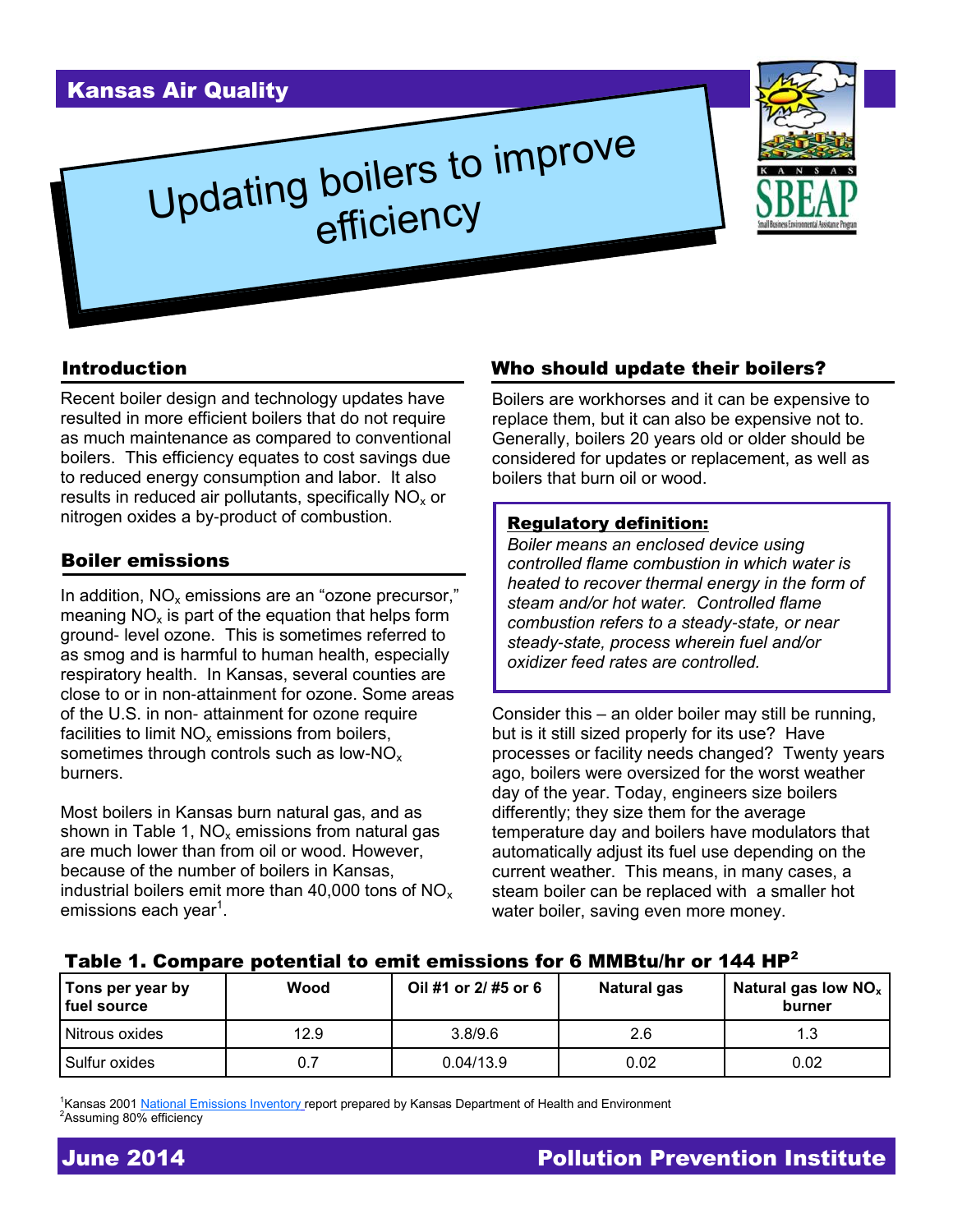## Kansas Air Quality 2

### No-cost and low-cost boiler updates What is a condensing boiler? for efficiency

*Operational changes* are steps companies can take to more tightly manage or control their energy use. These are often "no-cost" steps that can add up fast. As noted in the case study that follows, Wichita Public Schools were able reduce energy costs nearly 40% by running their boilers on a specific schedule based on the buildings' actual use.

*Insulation* seems like common sense, but in looking around boiler rooms, many have room for improvement. Uninsulated steam distribution and condensate return lines are a constant source of wasted energy.

According to the [Department of energy,](http://www1.eere.energy.gov/manufacturing/tech_assistance/pdfs/steam2_insulate.pdf) insulation can reduce energy losses by 90% and help ensure steam pressure for plant equipment. All surface that reaches temperatures greater than 120°F should be insulated, including boiler surfaces, steam and condensate return piping, and fittings $3$ .

*Boiler tune-ups* should be done annually, and some air quality rules require proof of regular tuneups.

*Low-NO<sup>x</sup> burners* are included with most new boilers, but can be a retrofit option for facilities not planning to replace older units. As previously mentioned, low-NO<sub>x</sub> burners emit 50% less NO<sub>x</sub> and require less maintenance. These burners are about 10% more expensive, but are designed to control fuel and air mix, and create larger and more branched flames at a reduced flame temperature.

This results in less  $NO<sub>x</sub>$  formation and improved burner efficiency. Consult with a burner manufacturer to learn the advantages of retrofitting existing burners.

Other ways to improve efficiency and reduce energy use include minimizing boiler blowdown and using economizers for waste heat recovery. [Department](http://www1.eere.energy.gov/manufacturing/tech_assistance/steam.html)  [of Energy tip sheets](http://www1.eere.energy.gov/manufacturing/tech_assistance/steam.html) cover these topics in detail.

Condensing boilers use waste heat from exhaust gases to preheat cold water entering the boiler. Energy is transferred much better through water than through air, and that is what makes these boilers much more efficient than conventional, noncondensing boilers.

In fact, most of the new condensing boilers have an efficiency rating of 90-95%, as compared to the ratings of 65-80% for older non-condensing boilers. The physical size of these boilers is often 30-50% smaller than conventional boilers, making small boiler rooms much easier to move around. Other advantages include reduced emissions and maintenance because these boilers burn cleaner.

#### Wichita Public Schools



*This low-NOx, high-efficiency condensing boiler was installed in 2013. Despite a 20% increase in facility square footage, the new unit used 16% less energy and saved \$1,786 the first year it was operated.* 

The Wichita Public Schools passed bond issues twice, once in 2000 and again in 2008. These bond issues helped the district add low- $NO<sub>x</sub>$  burners to existing boilers, and replace some older boilers with condensing hot water boilers.

But even before the bonds were passed, the district had begun implementing operational changes that resulted in significant savings. "*We went from keeping our boilers on 'just in case' there was a meeting outside normal school hours, to operating* 

# June 2014 Pollution Prevention Institute